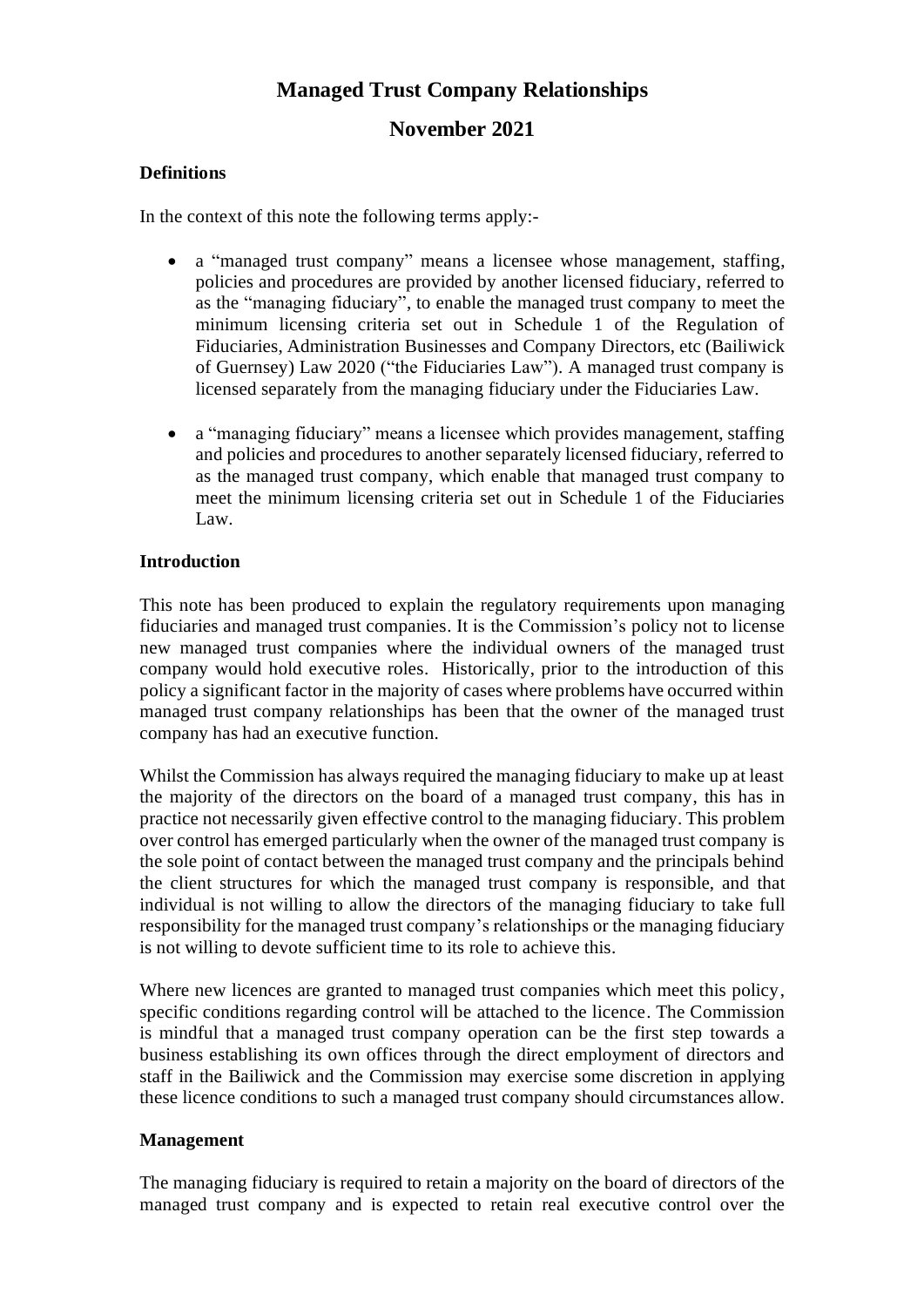operations of the managed trust company. The full board of the managing fiduciary, including those individual directors who do not sit on the board of the managed trust company, is responsible for the provision of services provided by the managing fiduciary to the managed trust company. Therefore if problems arise with a managed trust company, no director of the managing fiduciary can distance him/herself from these.

Asfiduciary licensees, all managed trust companies must comply with the requirements of the Fiduciaries Law and with Schedule 3 to The Criminal Justice (Proceeds of Crime) (Bailiwick of Guernsey) Law, 1999 ("Schedule 3") and the Commission Rules contained within the Handbook on Countering Financial Crime and Terrorist Financing ("the Handbook"). A managed trust company, as a separately licensed entity, is expected to meet the requirements set out in the Commission's Code of Corporate Governance. To that end the Commission would expect regular meetings of the managed trust company's board of directors to be held which cover the same areas of operation as the managing fiduciary's board considers.

In addition, a managed trust company (like any other licensee) must be able to demonstrate that it complies with Paragraph 15 of Schedule 3 regarding periodic reviews of its compliance with Schedule 3 and with the Commission Rules contained in the Handbook.

The Commission would expect the management and administration services provided by the managing fiduciary to the managed trust company, including the provision that the managing fiduciary provides the majority of the managed trust company's directors, to be set out in a management agreement between the two parties. Therefore those parties considering entering into a managed trust company relationship should contact the Commission at an early stage for details of those conditions which would need to be taken into account when structuring the operation and drafting the management agreement.

#### **Anti-money laundering and compliance policies and operating procedures**

The managing fiduciary is expected to operate the managed trust company in accordance with its policies and operating procedures and not under separate arrangements adopted solely for the managed trust company's business as its own dedicated policies and operating procedures which are wholly distinct from the managing fiduciary's policies and procedures. This means that whilst there may be some practical differences that need to be reflected in the procedures, for example that procedures may have to be tailored to a very specific target market of the managed trust company or a product it offers, the managing fiduciary's policies and procedures relating to, for example, client take-on, client risk assessment and monitoring arrangements should apply generally to the managed trust company's business.

The Commission would expect the managing fiduciary's money laundering reporting officer ("MLRO") and money laundering compliance officer ("MLCO") to be appointed as the managed trust company's MLRO and MLCO respectively.

All records relating to the managed trust company and its business must be maintained by the managing fiduciary in the Bailiwick of Guernsey. Where the owner of a managed trust company (or another principal connected with the managed trust company or an employee of the managed trust company's parent) has contact with the